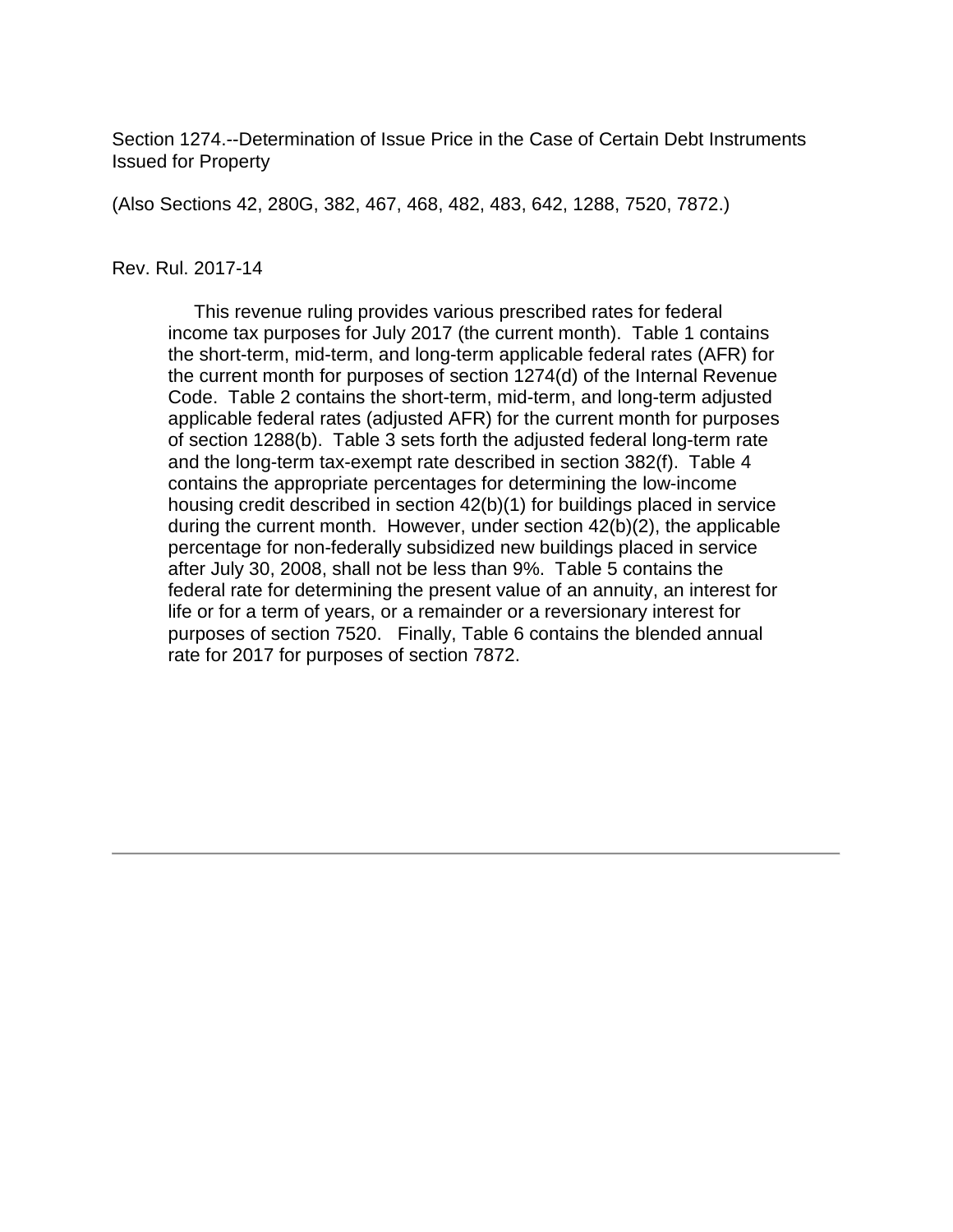# REV. RUL. 2017-14 TABLE 1

# Applicable Federal Rates (AFR) for July 2017

|            | Period for Compounding |            |           |                |  |
|------------|------------------------|------------|-----------|----------------|--|
|            | Annual                 | Semiannual | Quarterly | <b>Monthly</b> |  |
|            |                        |            |           |                |  |
|            | Short-term             |            |           |                |  |
|            |                        |            |           |                |  |
| <b>AFR</b> | 1.22%                  | 1.22%      | 1.22%     | 1.22%          |  |
| 110% AFR   | 1.34%                  | 1.34%      | 1.34%     | 1.34%          |  |
| 120% AFR   | 1.47%                  | 1.46%      | 1.46%     | 1.46%          |  |
| 130% AFR   | 1.60%                  | 1.59%      | 1.59%     | 1.58%          |  |
|            | Mid-term               |            |           |                |  |
|            |                        |            |           |                |  |
| <b>AFR</b> | 1.89%                  | 1.88%      | 1.88%     | 1.87%          |  |
| 110% AFR   | 2.08%                  | 2.07%      | 2.06%     | 2.06%          |  |
| 120% AFR   | 2.27%                  | 2.26%      | 2.25%     | 2.25%          |  |
| 130% AFR   | 2.45%                  | 2.44%      | 2.43%     | 2.43%          |  |
| 150% AFR   | 2.84%                  | 2.82%      | 2.81%     | 2.80%          |  |
| 175% AFR   | 3.32%                  | 3.29%      | 3.28%     | 3.27%          |  |
|            |                        |            |           |                |  |
|            | Long-term              |            |           |                |  |
| <b>AFR</b> | 2.60%                  | 2.58%      | 2.57%     | 2.57%          |  |
| 110% AFR   | 2.86%                  | 2.84%      | 2.83%     | 2.82%          |  |
| 120% AFR   | 3.12%                  | 3.10%      | 3.09%     | 3.08%          |  |
| 130% AFR   | 3.38%                  | 3.35%      | 3.34%     | 3.33%          |  |
|            |                        |            |           |                |  |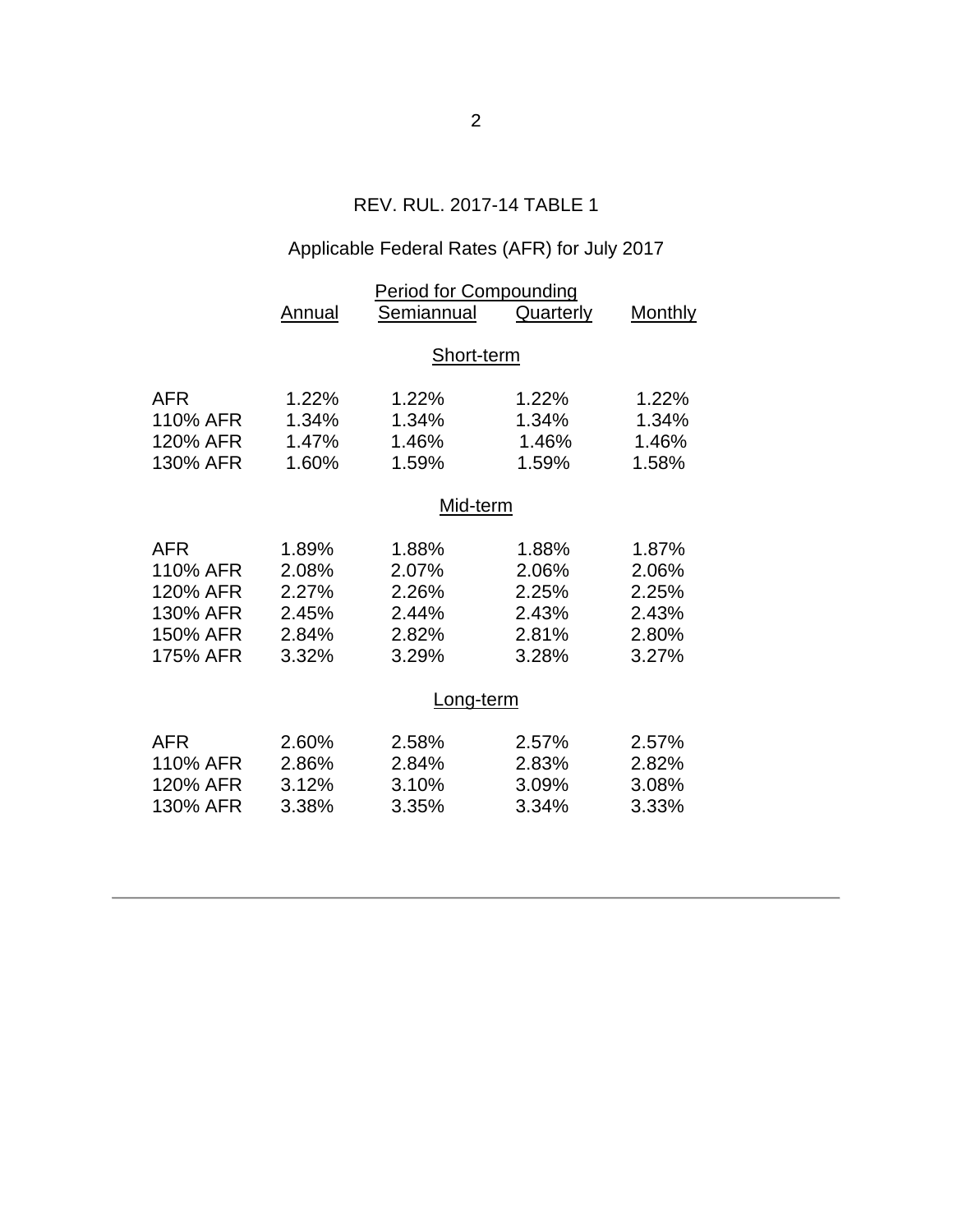### REV. RUL. 2017-14 TABLE 2

# Adjusted AFR for July 2017

|                            | Period for Compounding |            |           |         |  |
|----------------------------|------------------------|------------|-----------|---------|--|
|                            | Annual                 | Semiannual | Quarterly | Monthly |  |
| Short-term<br>adjusted AFR | .91%                   | $.91\%$    | $.91\%$   | $.91\%$ |  |
| Mid-term<br>adjusted AFR   | 1.40%                  | 1.40%      | 1.40%     | 1.40%   |  |
| Long-term<br>adjusted AFR  | 1.93%                  | 1.92%      | 1.92%     | 1.91%   |  |

### REV. RUL. 2017-14 TABLE 3

# Rates Under Section 382 for July 2017

| Adjusted federal long-term rate for the current month                                                                                                                                | 1.93% |
|--------------------------------------------------------------------------------------------------------------------------------------------------------------------------------------|-------|
| Long-term tax-exempt rate for ownership changes during the<br>current month (the highest of the adjusted federal long-term<br>rates for the current month and the prior two months.) | 2.04% |